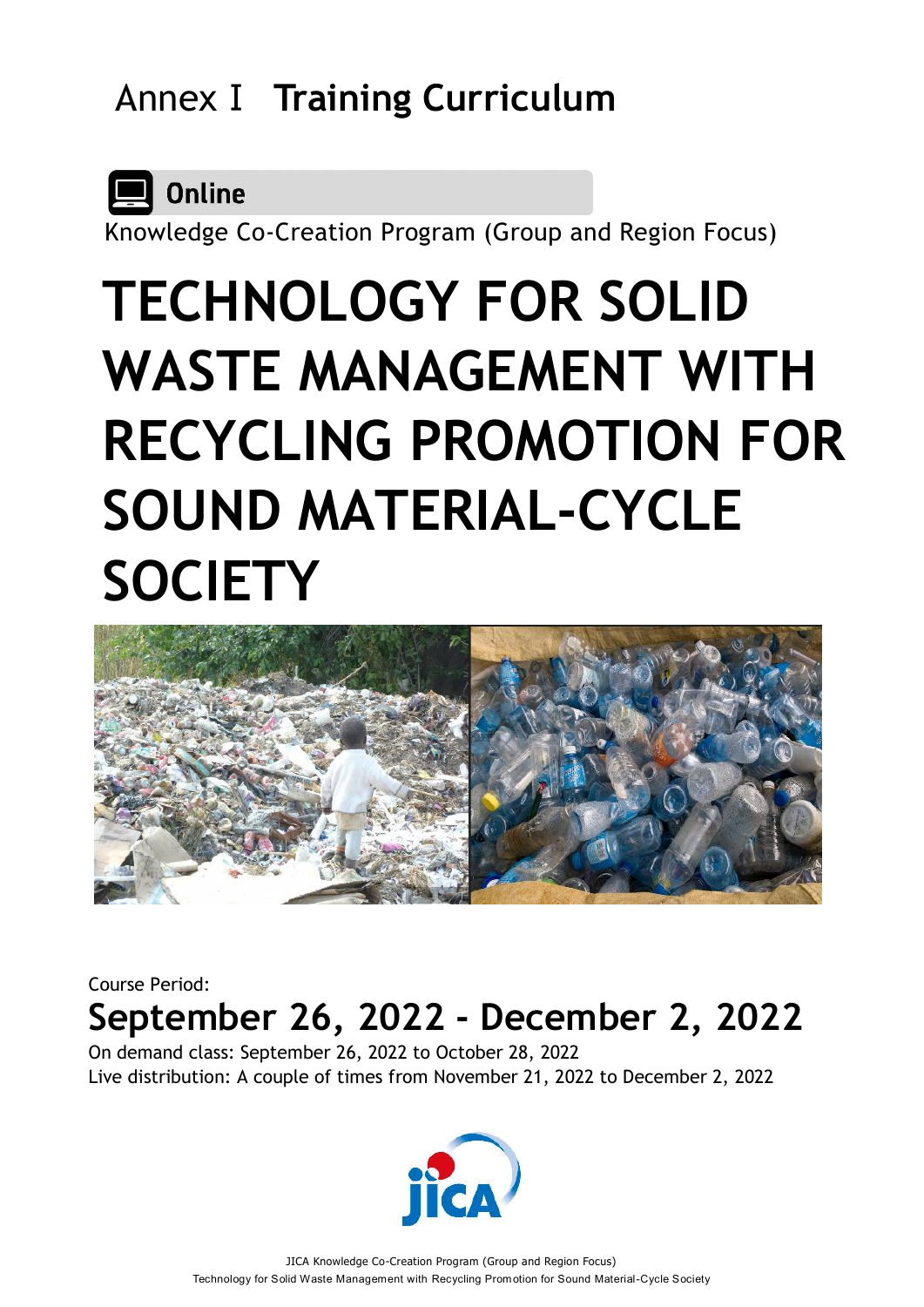# How do we build A Sound Material Cycle Society?

Gain insight to an essence of sustainable regional development more practical, more interactive, more inspirational from the experiences of Japan.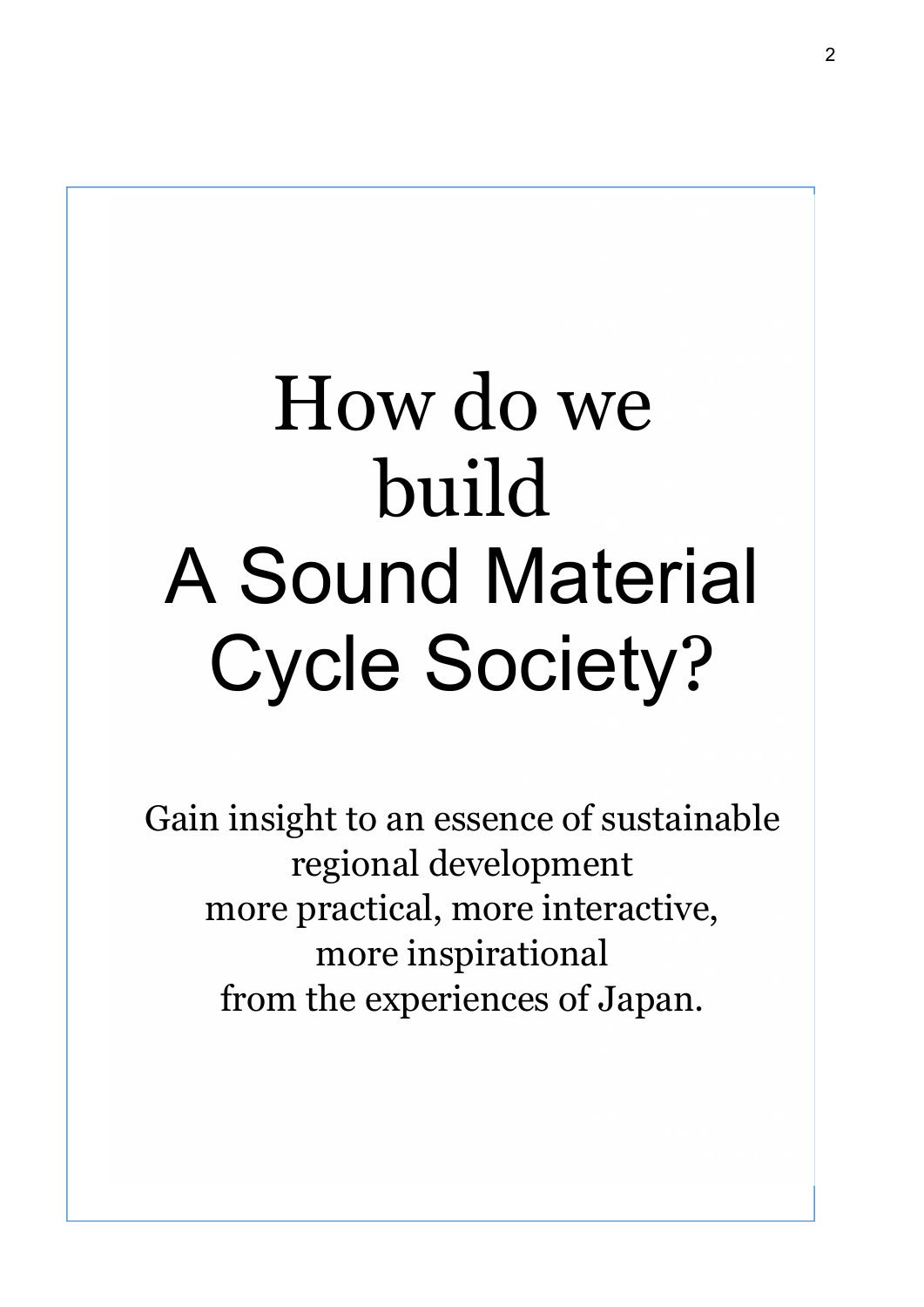





# **Outline**

This program is offered to engineering officers and managers in charge of waste management processes on collection, transportation, intermediate treatment and final disposal.

The sessions will be held online and will include self-study and discussion with web conference.

All sessions are carried out in English.

The period of the program is from September 26, 2022 to December 2, 2022.

Course Capacity: **13**





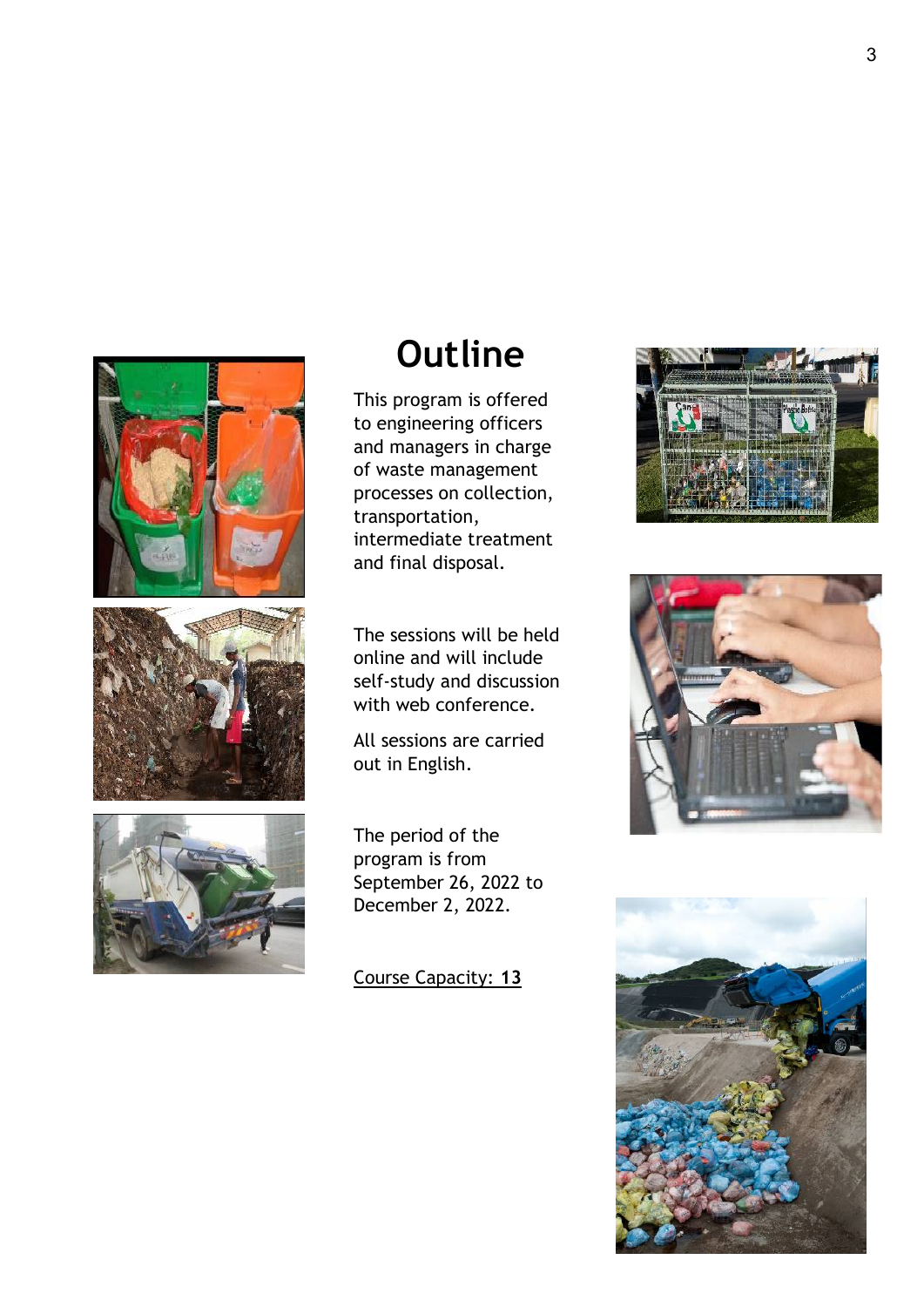# **When?**

# **Online Program Period**



# **[On-demand Class]**

Self-study From September 26, 2022 to October 28, 2022

## **[Live distribution]**

A couple of times of Interactive Q&A Session etc.

(2 hours) weekdays

From November 21 to December 2,

#### 2022

All participants will be connected via Zoom **on the date/time later informed.**

# **Where?**

This course is carried out totally online, organized by JICA Kyushu Center. You will receive essential reading materials for your self-study at your office or home. As the online homeroom and Q&A sessions are held to assist your learning process, you are required to have a certain IT environment. For detail, see page 11.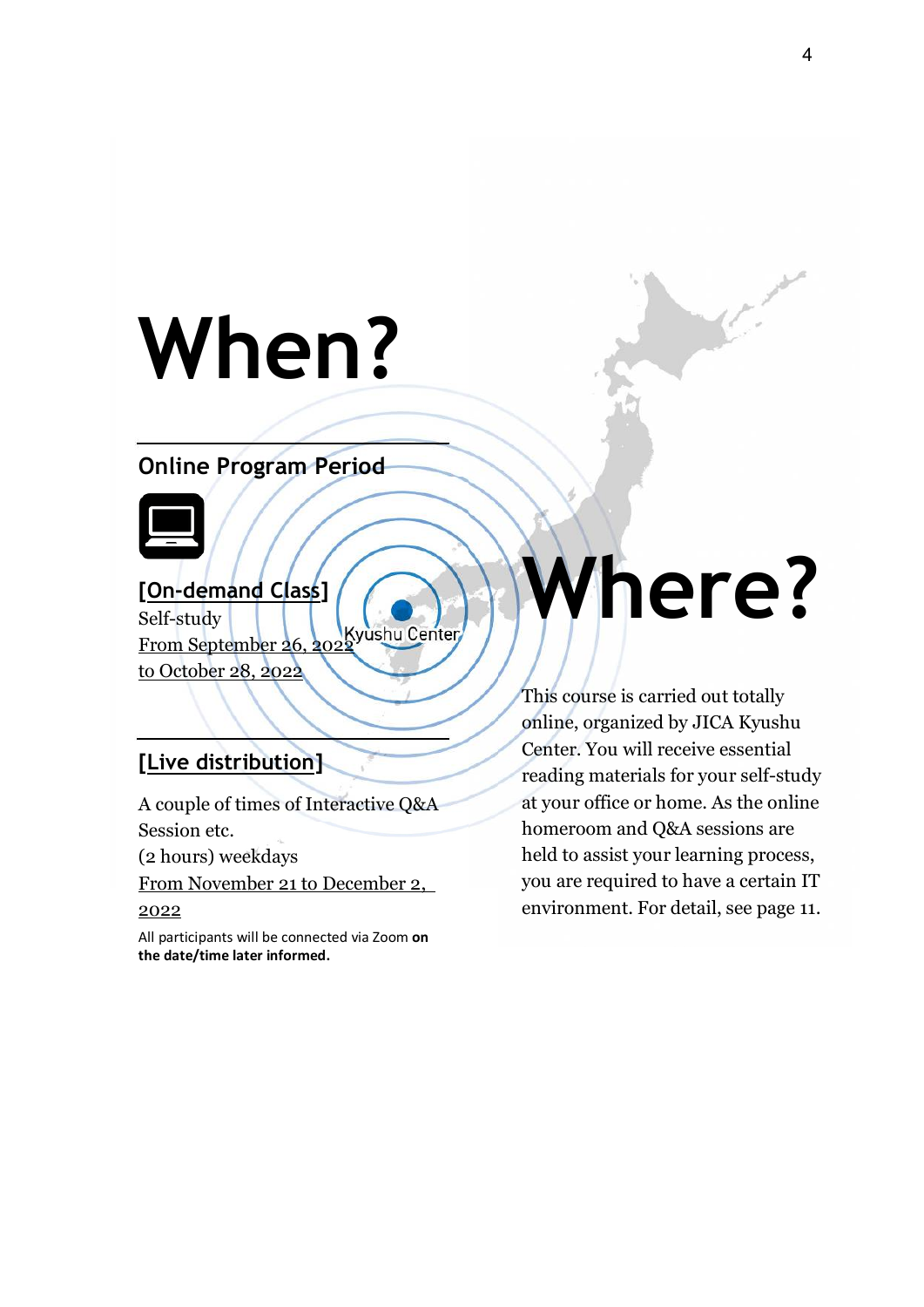# **How?**



### **Language**

English

# **Commitment to the SDGs**



# **Program Structure**

**1. On Demand Class: Delivering study materials during September 26** ~ **October 28, 2022**

Main topics are as in the followings:

- ・Sound Material Cycle Society
- ・Solid Waste Management in Kitakyushu City **(General waste & Industrial waste)**
- ・**Effective management (Time and Motion Study and Cleaner Production)**
- ・Basic theory of landfill technology
- ・Composting from Organic Waste **and Livestock Manure**
- ・City Planning along with Nature Preservation
- **Virtual tour**